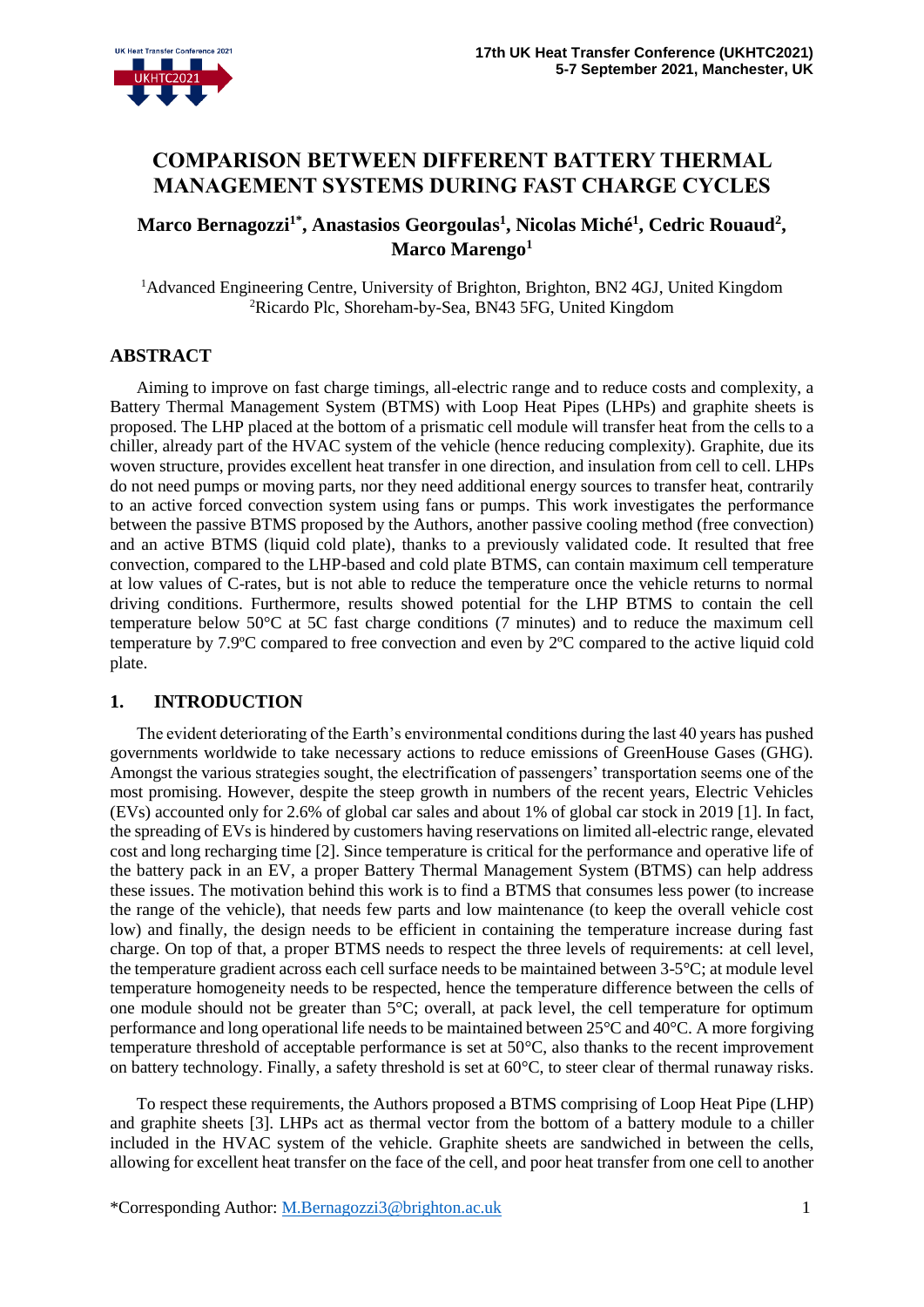(delaying the spreading of temperature increase in case of a failure event). This design, depicted in [Figure 1a](#page-1-0) was studied by the Authors through a Lumped Parameter Model (LPM) validated thanks to results obtained by an experimental demonstrator. For the mathematical details of the LPM and the experimental set up, the reader is kindly redirected to the Authors' previous work [3]. In the present paper, the LPM is slightly modified to account for free convection, and it used to compare the performances over different fast charge C-Rates between the same 12-prismaric cell module cooled by the LHP based BTMS, free convection and liquid cold plate, respectively.

### **2. COMPARISON WITH FREE CONVECTION AND LIQUID COLD PLATE**

#### **2.1.Modifications to the LPM**

Free (or natural) convection happens when there is no forced velocity of the fluid, but when a body force acts on a fluid subjected to density gradients. The density gradient is due to a temperature gradient and the body force is due to the gravitational field [4]. Free convection is used in the Nissan Leaf, for many years the most sold EV worldwide. For most non-demanding application, free convection works fine, however it is the interest of this study to verify what happens at high level of fast charging and, most importantly, during the immediately following driving period. Simply, a free convection BTMS is when the module is enclosed in a volume, with a fixed air gap between it and the volume walls. The module structure of 12 prismatic cell and their dimension were maintained from [3]. To model this new BTMS, modifications were applied to the LPM utilized. Particularly, to reproduce the transient situation and the "long"-term effect (reproducing a several minutes long event), the increase in temperature of the air entrapped inside the battery module was also considered. [Figure 1b](#page-1-0) displays the schematic of the control volume considered around the 12-cell module. As first conservative approximation, a 5 cm uniform gap was considered between the cells and the envelope of the module, which was assumed to be at a fixed temperature of 20°C throughout.



<span id="page-1-0"></span>**Figure 1:** Schematic of (a) the proposed BTMS design [5] and (b) of control volume used in the free convection numerical simulations.

To reduce computational demands, a single middle cell was modelled, exchanging heat to the adjacent graphite sheets from the side and with the air from front, top and bottom sides. Hence, a new equation was added to the solving ODE system:

$$
m_{air}c_{p,air}\frac{dT_{air}}{dt} = \frac{T_{c,1} - T_{air}}{R_{amb,top,c}} + \frac{T_{g,1} - T_{air}}{R_{amb,top,g}} + \frac{T_{c,2} - T_{air}}{R_{amb,side,c}} + \frac{T_{g,2} - T_{air}}{R_{amb,side,g}} + \frac{T_{cw} - T_{air}}{R_{aircw}}
$$
(1)

where  $m_{air}$  is the mass of the entrapped air, where the volume is considered (and hence the gap between module and containment wall), the suffixes  $c$  and  $g$  indicate the cell and graphite, respectively, while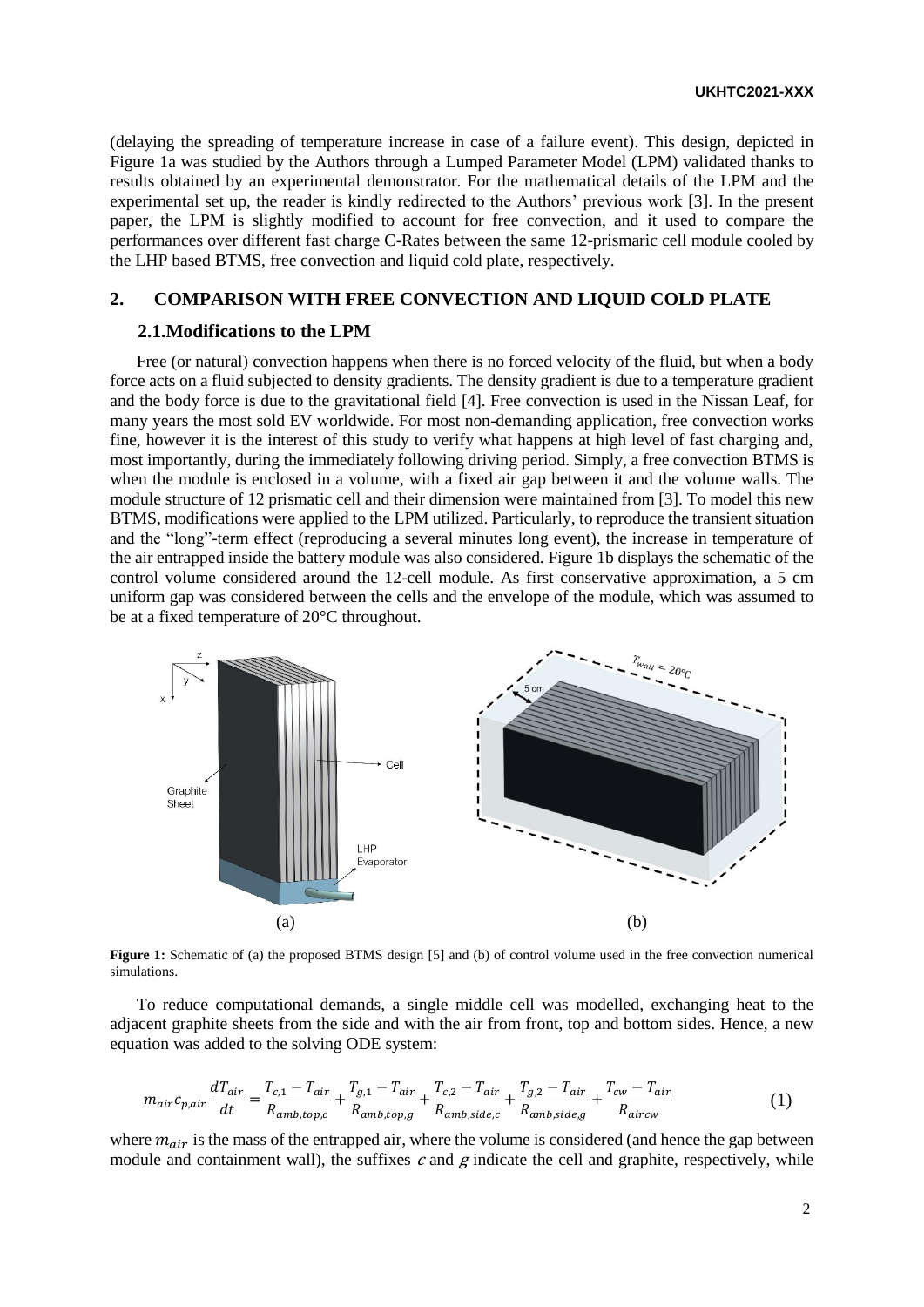the suffixes <sup>1</sup> and <sup>2</sup> indicate the top and middle node, which are used for the top and side convection, respectively;  $T_{air}$  is the air temperature;  $R_{amb, top,i}$  and  $R_{amb, side,i}$  are the thermal resistances associated to the top and side free convection. Finally,  $T_{cw}$  is the temperature of the containment wall of the module, which is kept fixed at 20 $\degree$ C, and air exchanges heat with it through the thermal resistance  $R_{aircw}$ . Each one of the right-hand terms of equations (1) was added to the ODE solving the corresponding node.

Different thermal resistances are needed because three different empirical correlations were used for the Nusselt number to better describe the problem, presented in [Table 1.](#page-2-0) In fact, for a vertical plate heated relative to an ambient fluid (equation (2), since the plate is aligned with the gravitational vector, the buoyancy force acts exclusively to induce fluid motion in the upward direction. However, if the plate is not aligned with gravity, the buoyancy force has a normal component, as well as parallel, to the plate surface. If the plate is horizontal, the buoyancy force is exclusively normal to the surface (equation 3), typically meaning that there will be a reduction in free convection heat transfer. Equation (4) consists in the empirical correlation to describe free convection of a vertical cavity, to represent the heat transfer from the containment wall to the cells.

<span id="page-2-0"></span>**Table 1**. Empirical correlations used for describe the free convection around the 12cell module by means of the Nusselt (Nu) and Rayleigh (Ra) number [6].

| Side of the cell – Vertical<br>plate            | $Nu_{side} = 0.68 + \frac{0.67R\overline{a}^{1/4}}{\left[1 + \left(\frac{0.492}{Pr}\right)^{\frac{9}{16}}\right]^{4/9}}$                                                            |               |
|-------------------------------------------------|-------------------------------------------------------------------------------------------------------------------------------------------------------------------------------------|---------------|
| Top of the cell – Horizontal<br>Plate           | $Nu_{top} = \begin{cases} 0.54 Ra^{1/4} \text{ for } 10^3 < Ra < 10^7\\ 0.15 Ra^{1/3} \text{ for } 10^7 < Ra < 10^{11}\\ 1 \hspace{0.5cm} for \hspace{0.5cm} Ra < 10^3 \end{cases}$ | $\mathcal{S}$ |
| For the containment wall $-$<br>vertical cavity | $Nu_{cw} = 0.22 \left( \frac{Pr}{0.2 + Pr} Ra \right)^{0.28} \left( \frac{H}{I} \right)^{-1/4}$                                                                                     | (4)           |

#### **2.2.Comparison between the different BTMS**

The other BTMS considered herein is the liquid cold plate already introduced [3], which numerical code was provided by the industrial collaborator Ricardo plc, and the LHP based BTMS already developed by the Authors. In order to provide a fair comparison on a 12 cell module, the geometry of the LHP was fixed to the one utilized in the experimental demonstrator of [3], and the number of evaporator applied to the module was varied, as shown in [Figure 2.](#page-2-1)



Figure 2: LHP based BTMS with varying number of 2,4,6,10 LHP evaporators.

<span id="page-2-1"></span>Thus, the three BTMS (LHP, cold plate and free convection) were evaluated on 5 different driving cycles, each including a different degree of fast charge (1 to 5C as shown in [Table 2\)](#page-3-0) followed by 30 min of driving at 1C. The reason behind the choice of evaluating the behaviour after the charge was to investigate if and how the BTMS was able to reduce excessive temperature during operation.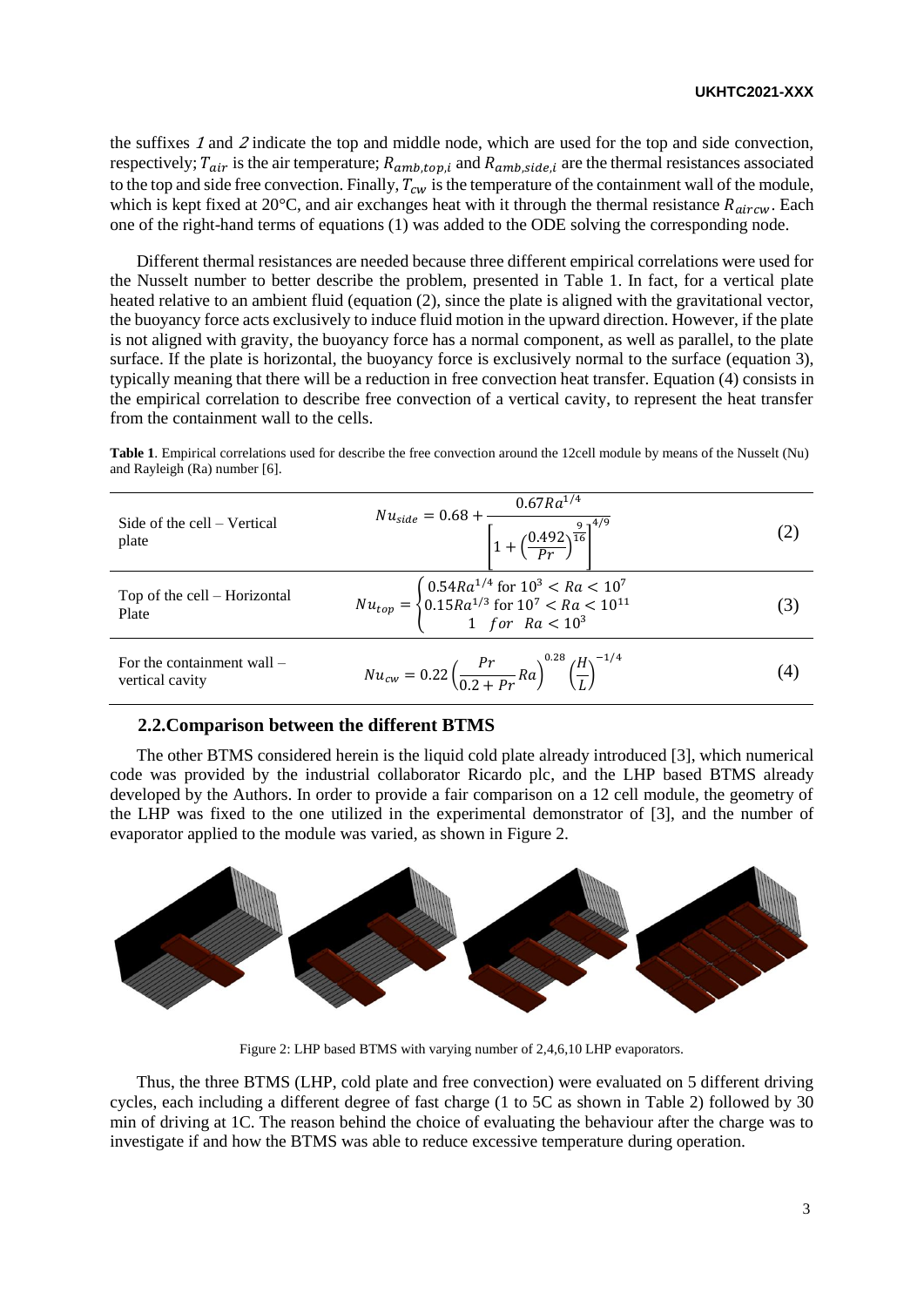|                | Fast Charge Times [min] |
|----------------|-------------------------|
| 1 <sup>C</sup> | 36                      |
| 2C             | 18                      |
| 3C             | 12                      |
|                | Q                       |
|                |                         |

Table 2. Timings associated at the different fast charge levels.

<span id="page-3-0"></span>[Figure 3](#page-3-1) presents respectively the trends results of the three BTMS, while undergoing the different driving cycles. Looking at the free convention case, it is evident how the temperature is ever-increasing on each case studied, with only the slope changing depending on the heat generation rate magnitude. Interestingly, the temperature after the 2C fast charge, that would still reduce the charge time under 20 minutes, is below the optimum threshold of 40°C (38.3°C). However, it then keeps on increasing for the following half an hour up to 45.5°C. Similar behaviour is found in the other C-rate cases. Looking at the cold plate case instead, it is evident how, with respect to the free convection case, not only the maximum temperature at the end of fast charging is contained, but also the temperature consistently decreases in the 1C discharge section. It is worth reminding the reader that ethylene glycol runs in the liquid cold plate at 20°C from the HVAC system of the vehicle. [Figure 3](#page-3-1) shows the temperatures keep on decreasing asymptotically towards that threshold. For this comparison, the scenario with 6 LHP evaporators applied to the module was chosen. [Figure 3](#page-3-1) shows that the design allows for an excellent containment of the maximum temperature during fast charge and for a subsequent temperature reduction in the 1C driving phase. A sharp decrease can be seen right after the end of the fast charging section (identifiable by the different peaks on the temperature trends), followed by a flattening of the trends towards a quasi-steady state condition.



<span id="page-3-1"></span>**Figure 3:** Comparison between the three considered BTMS over the 5 different driving cycles; charging times are 36 minutes for 1C, 18 minutes for 2C, 12 minutes for 3C, 9 minutes for 4C and 7 minutes for 5C.

Looking at the numerical results, [Figure 4](#page-4-0) and [Figure 5](#page-4-1) provide a graphical representation of the comparison between the different BTMS in terms of maximum temperature after fast charge and after driving for 30 min at 1C, respectively. Firstly, the difference between free convection and the other BTMS becomes evident from 2C and up, while at 1C free convection performs in line with the other options, even outperforming the 2LHP scenario by 2.5°C. This is mostly due to the LHPs not experiencing start-up at low powers. While free convection and liquid cold plate present a relatively uniform straight-line trend, the LHP BTMS shows a slope change between 1C and 2C, identifying that the boiling process has taken place.

The differences between the systems become even more evident when comparing the final temperatures [\(Figure 5\)](#page-4-1) where there is an ever-widening gap between the free convection trend and the ones of the other BTMS, identifying thus the biggest distinction between the BTMS operations and fundamental difference between the investigate solutions. In fact, free convection is not able to reduce the temperature further while the vehicle resumes its journey after the charging process.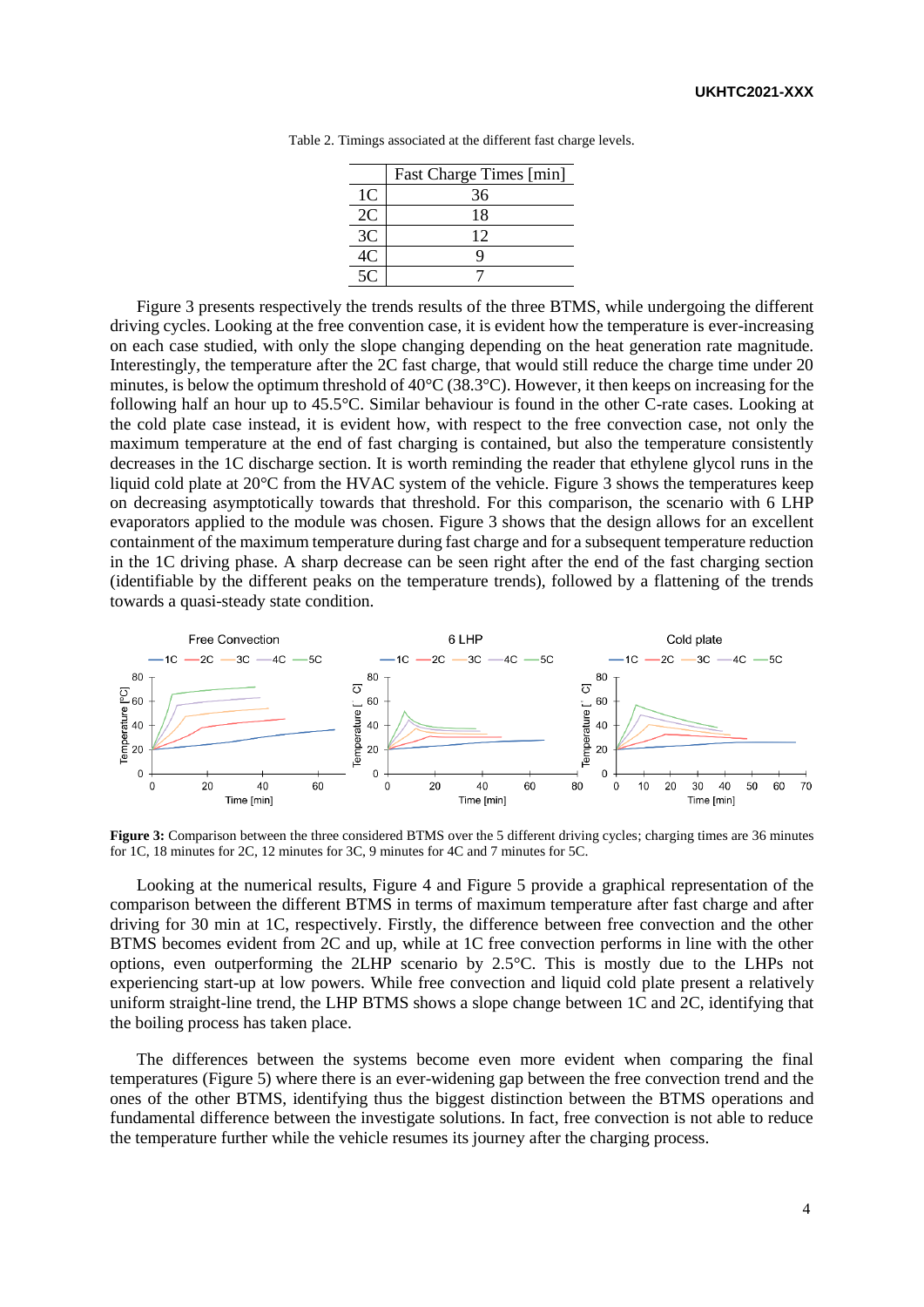

<span id="page-4-0"></span>**Figure 4:** Comparison between maximum cell average temperatures at the end of fast charging with different C-rates, with the application of different BTMS.

Comparing instead the cold plate versus the LHP designs, both graphs show that from C-rates from 2C to 5C, the 4LHP, 6LHP and 10LHP designs perform better in terms of maximum temperature reduction during fast charge, while at 1C the cold plate is better performing, for the reasons above mentioned. Whereas, looking at the final temperatures, the comparison is a bit closer, with the cold plate giving the same temperature than the 6LHPs design at 4C, and giving lower temperatures at lower Crates.



<span id="page-4-1"></span>**Figure 5:** Comparison between final cell average temperatures at the end of the different tests, after the 30 minutes of 1C discharge, with the application of different BTMS.

#### **3. CONCLUSIONS**

In this paper, a series of investigations were performed to assess and improve the applicability of the proposed LHP-based BTMS to the automotive sector, specifically targeting the EV world and in particular a 12-cell module. A comparison between three different BTMS was conducted: free convection (passive), liquid cold plate (active) and LHP-based (passive). With a glance on a future real application, four different configurations of the LHP-based BTMS were considered, varying the number of evaporators applied to the module (2,4,6 and 10 evaporators). Numerical simulations with a validated LPM were performed over five different fast charge cycles, including fast charge from 1C to 5C, followed from a 30 minute period of driving at 1C. This final stretch was added to investigate what happened following the fast charge stop, if it provided further thermal stress the battery pack. The concluding remarks are listed below: